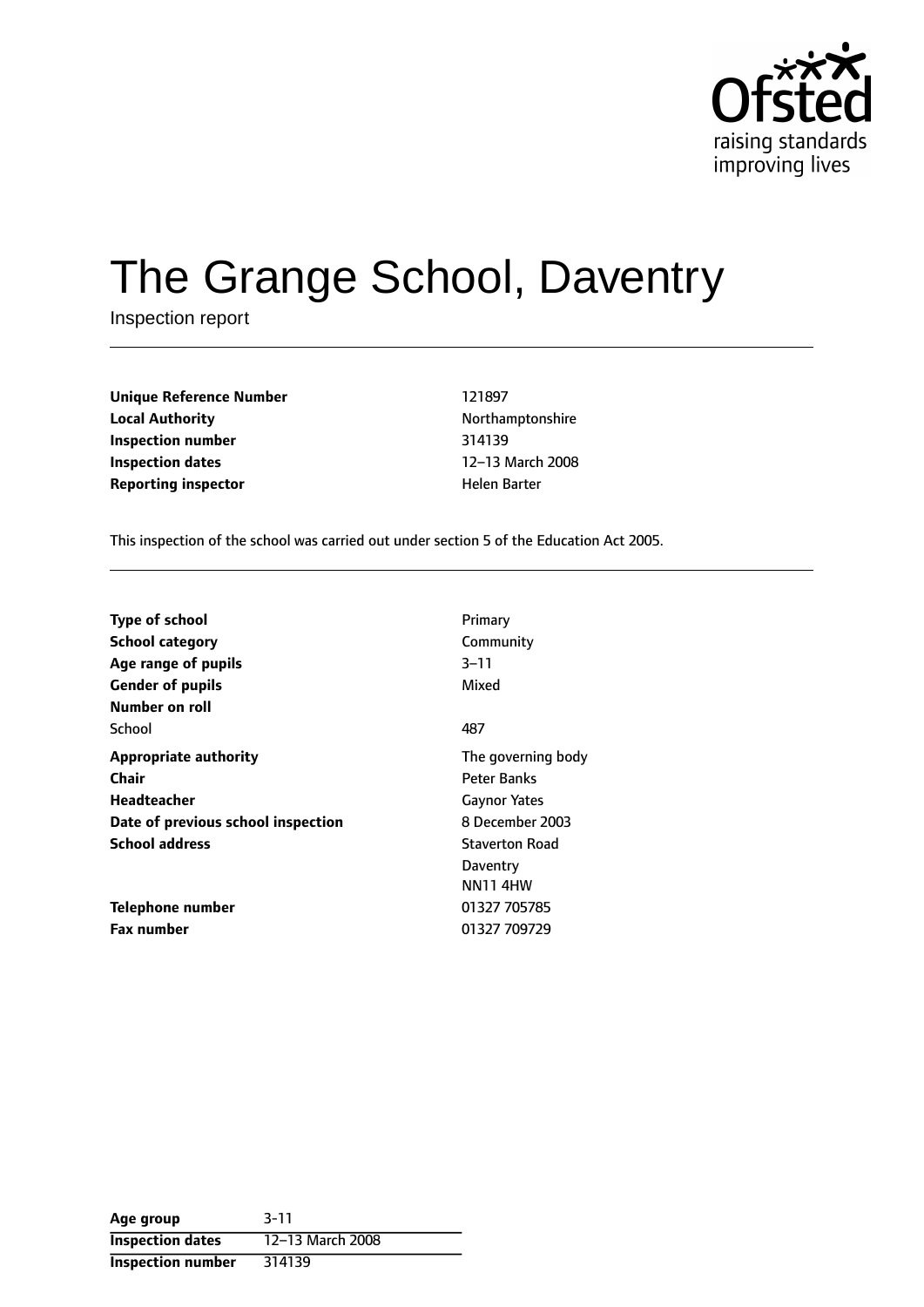.

© Crown copyright 2008

#### Website: www.ofsted.gov.uk

This document may be reproduced in whole or in part for non-commercial educational purposes, provided that the information quoted is reproduced without adaptation and the source and date of publication are stated.

Further copies of this report are obtainable from the school. Under the Education Act 2005, the school must provide a copy of this report free of charge to certain categories of people. A charge not exceeding the full cost of reproduction may be made for any other copies supplied.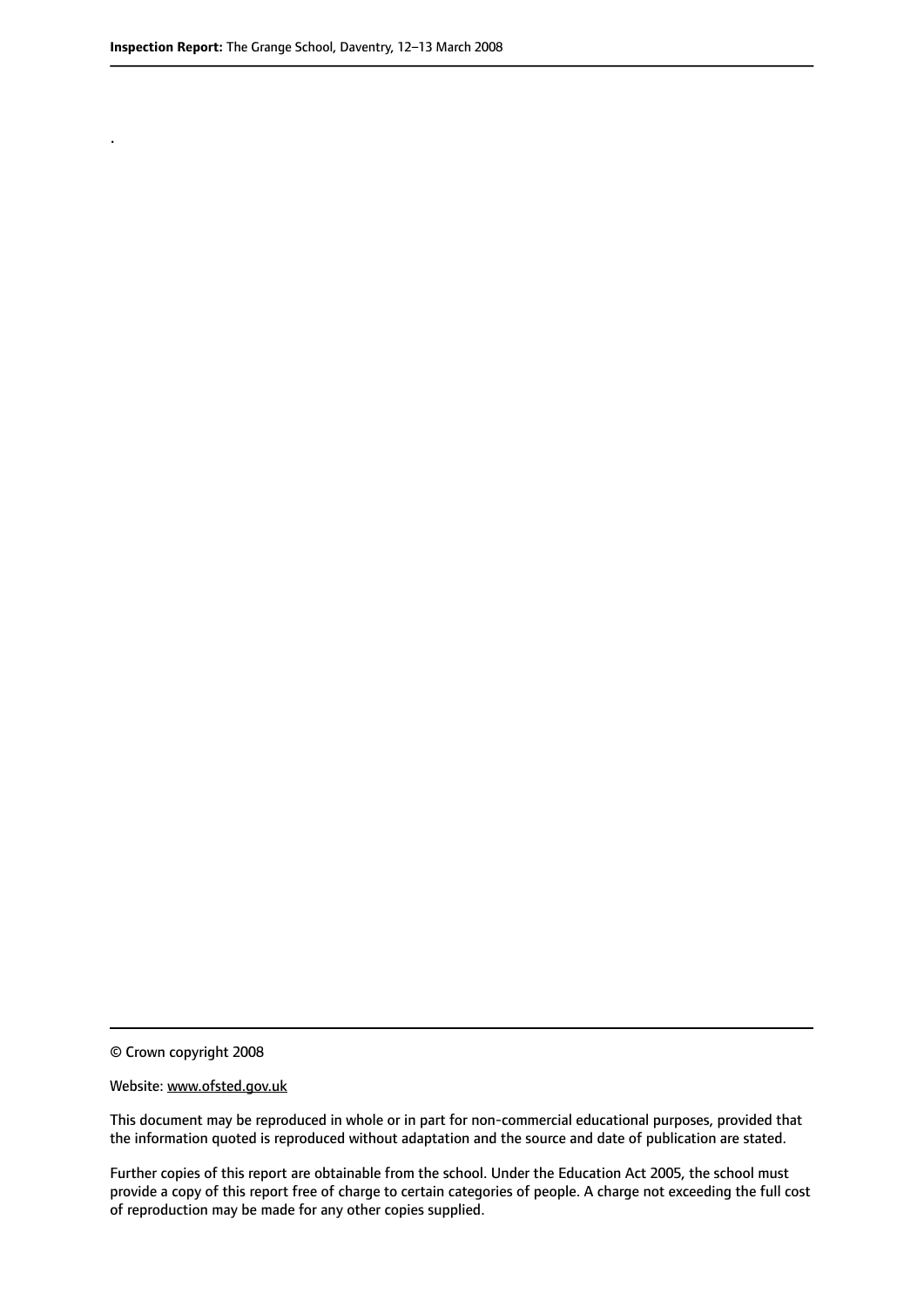# **Introduction**

The inspection was carried out by three Additional Inspectors.

#### **Description of the school**

This large primary school came into being in April 2005 after the amalgamation of an infant and junior school. The headteacher previously led the junior school.

Most pupils are from White British backgrounds, with a smaller than average proportion from minority ethnic backgrounds. The proportion of pupils with learning difficulties and/or disabilities is above the national average. The school has a Designated Special Provision (DSP) for children with speech and language difficulties in the Foundation Stage and a second DSP for pupils with autism in all key stages. Eleven pupils currently have a statement of special educational need.

The school provides extended care provision in Acorns  $-$  a breakfast, after-school and holiday club.

#### **Key for inspection grades**

| Grade 1 | Outstanding  |
|---------|--------------|
| Grade 2 | Good         |
| Grade 3 | Satisfactory |
| Grade 4 | Inadequate   |
|         |              |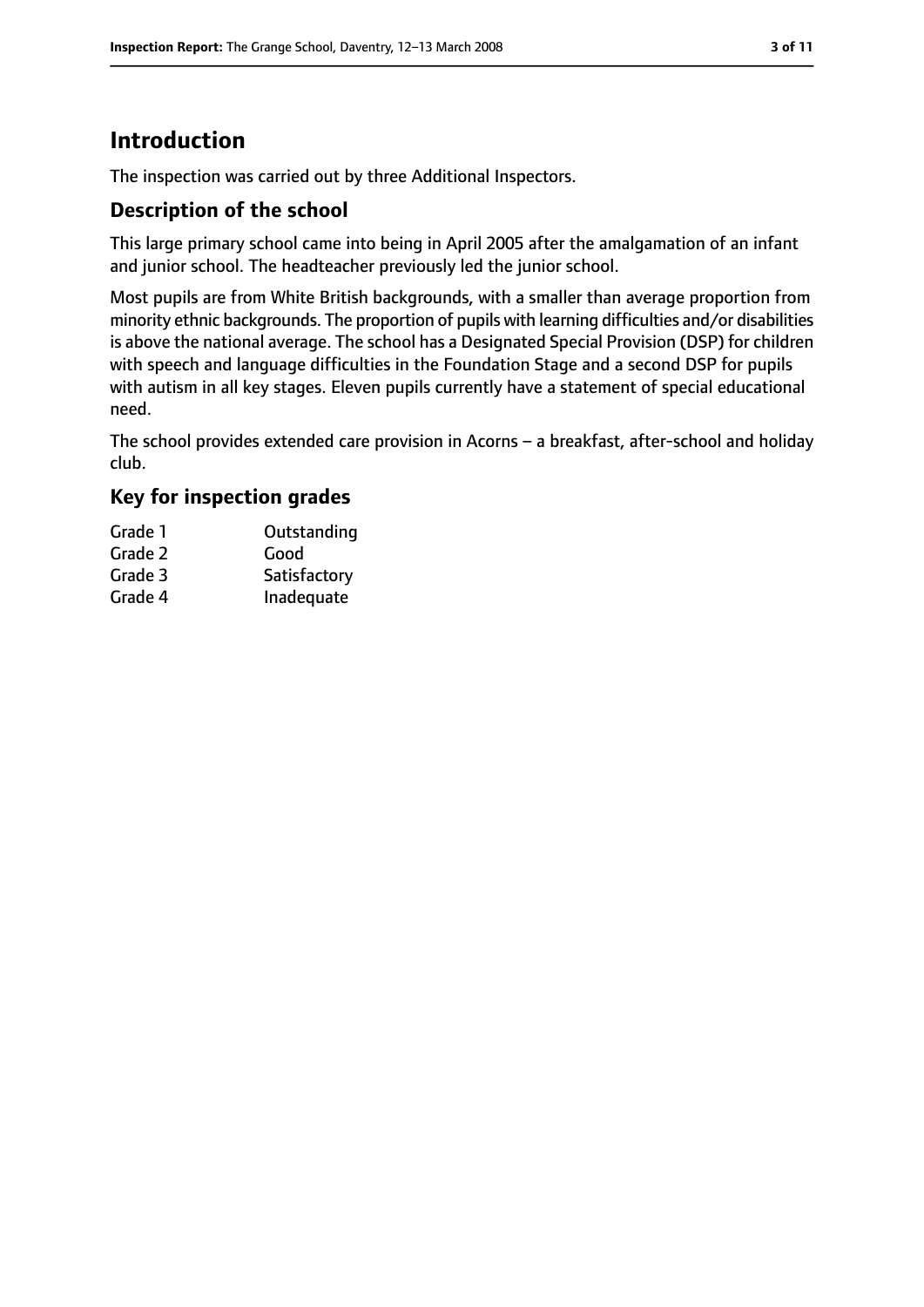# **Overall effectiveness of the school**

#### **Grade: 2**

This is an effective school that provides a good all-round education. The positive atmosphere is striking as one walks through the door: colourful displays, the pupils' excellent artwork and high quality dance performance playing on a screen, along with welcoming and cheerful staff and pupils. It is no wonder that parents are so pleased, typically saying, 'I cannot praise staff enough for the caring environment they have created' and 'The Grange School offers excellent opportunities for pupils'. Good leadership and management have securely established the amalgamated school. The leadership and educational vision of the headteacher and deputy headteacher are excellent. They have built a strong staff team that shares aspirations for pupils' achievement. Together they have good capacity to improve further. Initiatives, such as improving the teaching of mathematics, are already having an impact. The guidance given to pupils to help them know the next steps for improving their work is developing well in some classes but is not yet embedded across the school.

Pupils' achieve well from their starting points to reach broadly average standards by the end of Year 6. Pupils' good progress in Years 3 to 6 has resulted in rising standards in the last three years, most markedly in science. The Foundation Stage gives children a good start, particularly helping them to improve their personal, social and emotional skills. While pupils in Years 1 and 2 make satisfactory progress and still have some ground to make up to reach higher standards, effective intervention strategies and good support for pupils' individual learning needs are starting to have a positive impact. Senior leaders have devised a meticuloussystem for assessing pupils' progress. They know that all teachers now need to make consistent use of assessments to match work more precisely to pupils' needs and accelerate their progress further, particularly in Years 1 and 2. Pupils with learning difficulties and/or disabilities make good progress because they are supported well and are fully included in school life.

The key to pupils' achievement is the good quality of teaching and learning and the commitment to provide pupils with good care, guidance and support. Pupils enjoy school because of the rich variety of activities supplementing the good curriculum, including partnership activities with other schools, excellent opportunities for art and drama, and a multitude of extra-curricular activities. In the faculty teams, staff work purposefully together to make the curriculum even more interesting, linking subjects and themes together to bring learning alive for pupils. The school recognises it needs to build the monitoring and evaluation skills of subject leaders within these teams to ensure that pupils make equally good progress across the curriculum. Pupils' personal development and well-being are good, owing much to the high quality pastoral care provided. They behave well and have a good understanding of how to lead a healthy life and to keep themselves safe. They greatly enjoy undertaking responsibilities in their excellent class and school councils. With good personal attributes and sound basic skills, they are well prepared for the future.

#### **Effectiveness of the Foundation Stage**

#### **Grade: 2**

Children enter Nursery or Reception classes with skills that are lower than other children of their age. The care and attention paid to their welfare help them to develop confidence, behave well and enjoy learning. Children relish opportunities to work together, such as treating animals in the 'vets' and feeling the effect of wind when flying kites in the nursery garden. The well-managed environment and good teaching ensures children progress well. Those with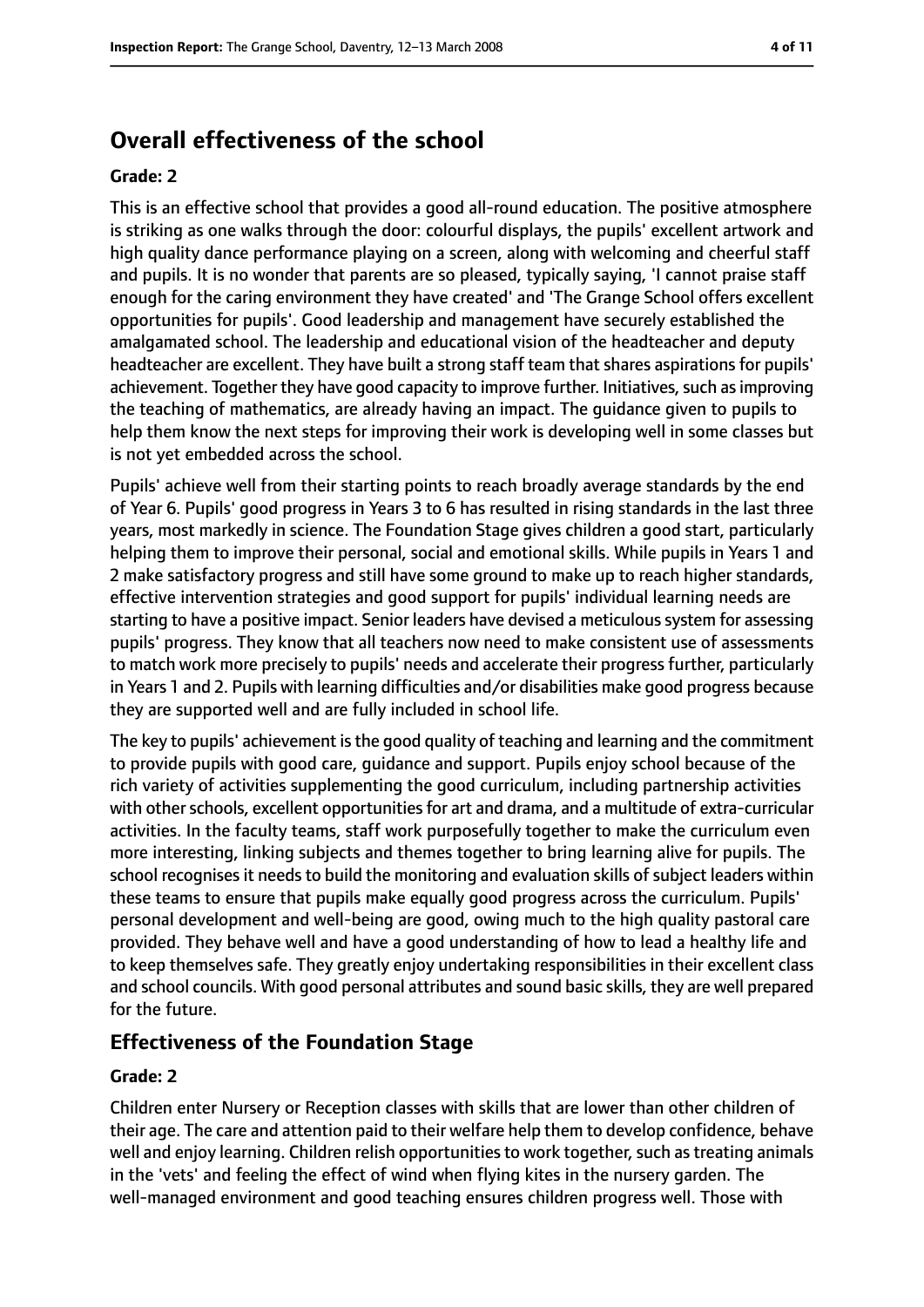significant speech and language difficulties make good progress through the support of the DSP. While attainment on entry to Year 1 has been below average in recent years, more children this year are on track to meet their early learning goals and standards are generally in line with those expected for their age. Although a new emphasis on ensuring that children securely know their letters and sounds is improving their communication, language and literacy skills, their writing is still weaker than other aspects of their learning. Opportunities for children to write freely in role-play areas are developing satisfactorily but children are not guided enough to ensure they always form letters correctly. This restricts their fluency and progress in writing in subsequent years.

#### **What the school should do to improve further**

- Ensure teachers use assessment information to match work accurately to pupils' needs in order to accelerate pupils' progress, particularly in Years 1 and 2.
- Spread the good practice seen in some classes in helping pupils to understand how well they are learning and what are their next steps for improvement.
- Develop the skills of subject leaders in evaluating pupils' progress.

# **Achievement and standards**

#### **Grade: 2**

Pupils' achievement is good. Standards in Years 3 to 6 have risen steadily over five years and are broadly average. Mathematics standards, which were weaker than those in English and science in 2007, have improved through focused support to ensure pupils' basic skills are secure. Current assessments and work in books show that standards are average and improving with more pupils on track to reach their targets, particularly at the higher levels. Across the school, pupils with learning difficulties and/or disabilities and those supported in the DSPs, make good progress towards their individual learning targets.

Standards at the end of Year 2 were below average in 2007. Rigorous analysis by senior leaders has identified that past assessments of pupils' learning have been inaccurate and have led to weaknesses in teachers' planning. Much attention has been paid to improving the accuracy of assessments and to supporting teachers in planning work that is pitched at the right level for pupils of all abilities. The drive to identify pupils' difficulties earlier and support them more effectively in small groups, or through specialist expertise for those with learning difficulties and/or disabilities, is paying dividends. While the current Year 2 still have some ground to make up, assessments show that progress is accelerating in Years 1 and 2 and standards are rising.

# **Personal development and well-being**

#### **Grade: 2**

Pupils' enjoyment of school is reflected in improvements to a level of attendance that is now at the national average. They speak enthusiastically about art, numeracy and extra-curricular activities and are proud of their achievements in dance and sport. They develop their self-esteem very well as their contributions to class discussions and to school life in general are valued highly by their teachers and their peers. Pupils' cultural understanding is developed well through visits, celebrating festivals and taking part in activities after school. Pupils get along happily together. They have a good understanding of how to stay safe, confidently using the 'worry boxes' and their class and school councils as vehicles to express any concerns. They know that the school deals very well with the occasional bullying or racist incident. Pupils know how to lead healthy lives and use their class councils well to discuss how the school can help them to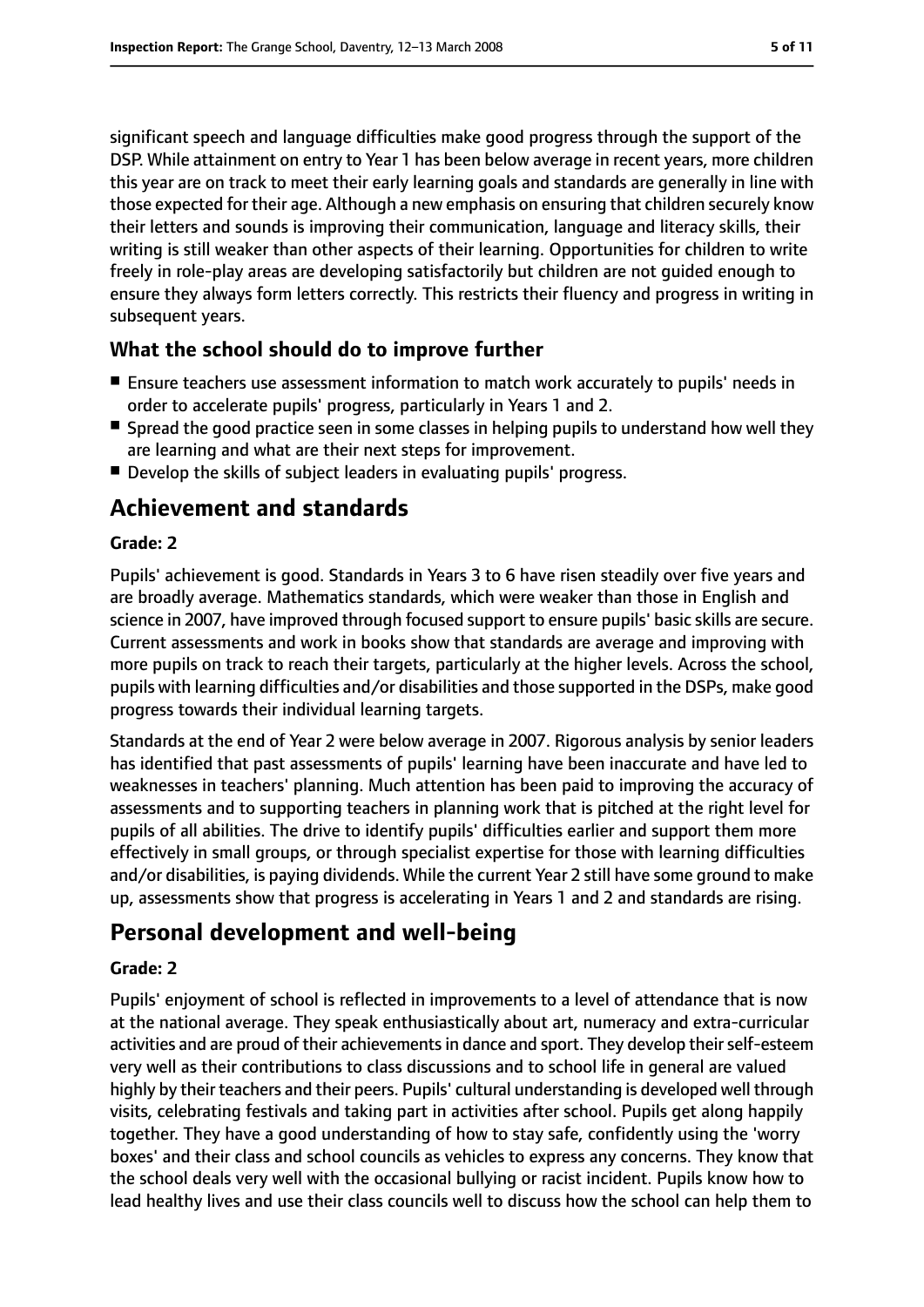improve further. Even the youngest children say, 'carrots are good for you because they have vitamins in them'. Pupils contribute well to the community by raising funds for charity, helping at lunchtime and caring for the environment.

# **Quality of provision**

#### **Teaching and learning**

#### **Grade: 2**

Dedicated, hard-working staff, who are willing to try out new ideas and approaches to learning, are key to pupils' good achievement. Excellent relationships between staff and pupils, a good variety of teaching methods and styles and pupils' positive attitudes all help pupils to learn well. Lessons are imaginative and have a clear purpose. Pupils are shown what they need to do and are provided with a logical structure for their work. Teachers know the pupils very well but do not always make the best use of information about their prior learning to pitch work precisely to their needs and ensure they always make the best possible progress. Teachers and teaching assistants provide good support to pupils throughout their work. Additional teaching and support for those with learning difficulties and/or disabilities, and for those in the DSPs, are particularly effective.

## **Curriculum and other activities**

#### **Grade: 2**

The school provides a rich curriculum where the creative arts are a key strength. They contribute significantly to pupils' enjoyment of education, raise their self-esteem and effectively promote their personal development. Pupils' art is highly valued and displayed beautifully throughout the school. The curriculum is monitored carefully to ensure that it meets pupils' needs and their learning progresses year by year. Links are made between subjects to allow pupils to spend time following imaginative themes that gain their interest. Many themes include good enrichment activities, such as visits to museums, to provide a focus to the learning. The school knows that the development of pupils' writing, mathematical and information and communication technology (ICT) skills through other subjects of the curriculum is not yet consistent. The extensive range of extra-curricular clubs is very popular with pupils and highly appreciated by their parents.

#### **Care, guidance and support**

#### **Grade: 2**

Pupils' good behaviour, happy demeanour and positive attitudes are testimony to the strong emphasis placed on their pastoral care. Parents praise the school's commitment to continuity of good quality care beyond the school day through its extended provision. Pupils say, "Acorns" is brilliant'. Arrangements for the safeguarding of pupils, including effective strategies to encourage attendance, are secure. Systems to monitor pupils' progress help staff to identify and provide support where required, ensuring that pupils with learning difficulties and/or disabilities are included fully in school life. Detailed plans, drawn up in consultation with parents, effectively support the progress of pupils with placements in the DSPs. Academic guidance is satisfactory. In classes where constructive marking of pupils' work and targets are used well, pupils become closely involved in assessing their own progress and know what their 'steps for success' are. Senior leaders know that this is not yet applied consistently in all classes.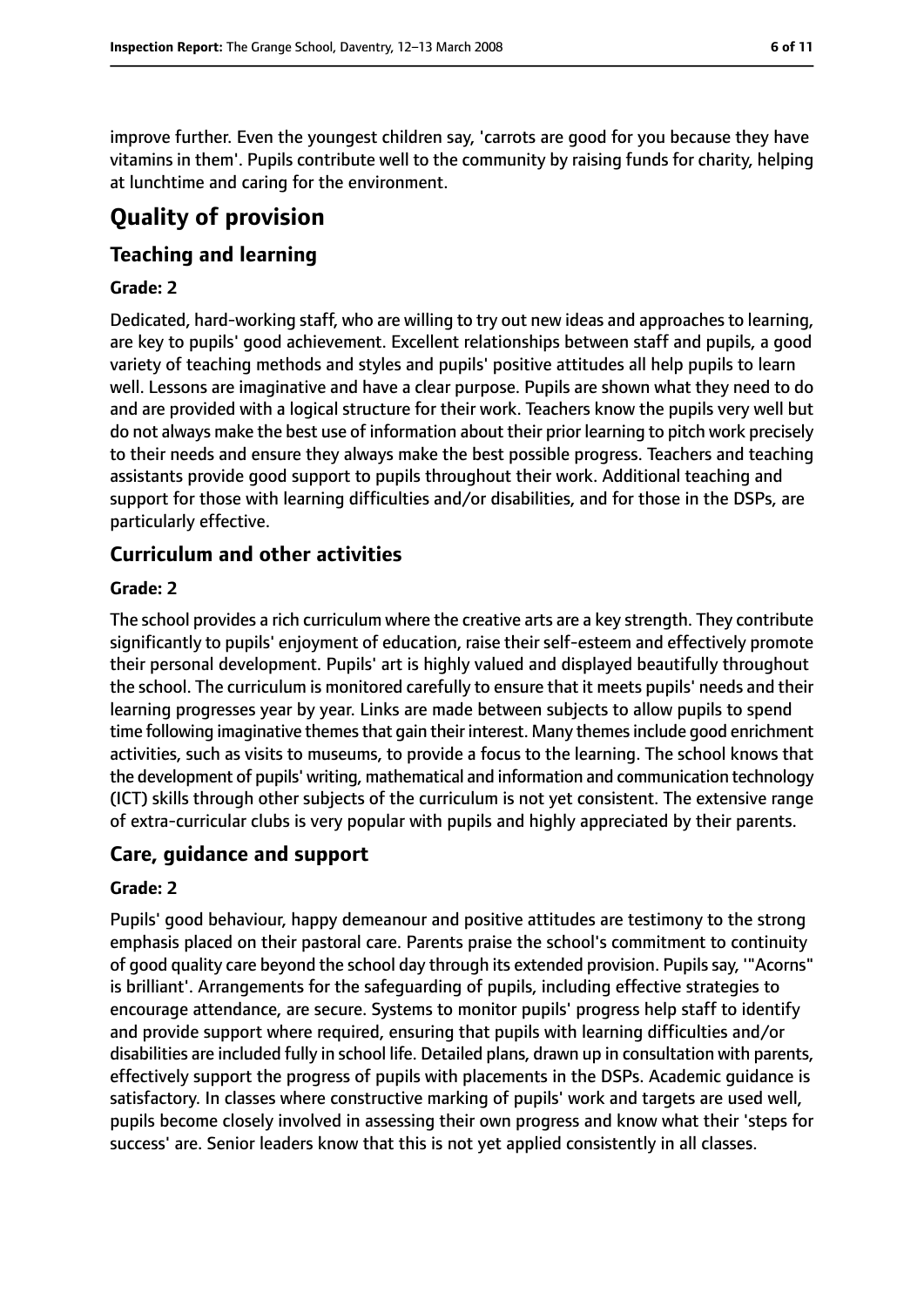# **Leadership and management**

#### **Grade: 2**

A key strength of the school is the ability of senior leaders to motivate staff and engage them in innovative ideas. Through the faculty teams, staff explore enthusiastically how to achieve the most positive outcomes for pupils, both academically and personally. There is an excellent sense of teamwork with staff keen to lend their expertise and learn from each other. Senior leaders have a very good understanding of the school's strengths and weaknesses. They have introduced rigorous systems to monitor pupils' progress and evaluate how effective the teaching is, and know that the skills of subject leaders now need to be developed in the same way. Governors discharge their responsibilities well. As the school has established, they have become better informed about pupils' achievements and able to challenge the school about its performance. The significant carry forward of money from the acquisition of two school budgets is already earmarked for building works which will finally bring the whole school together under one roof.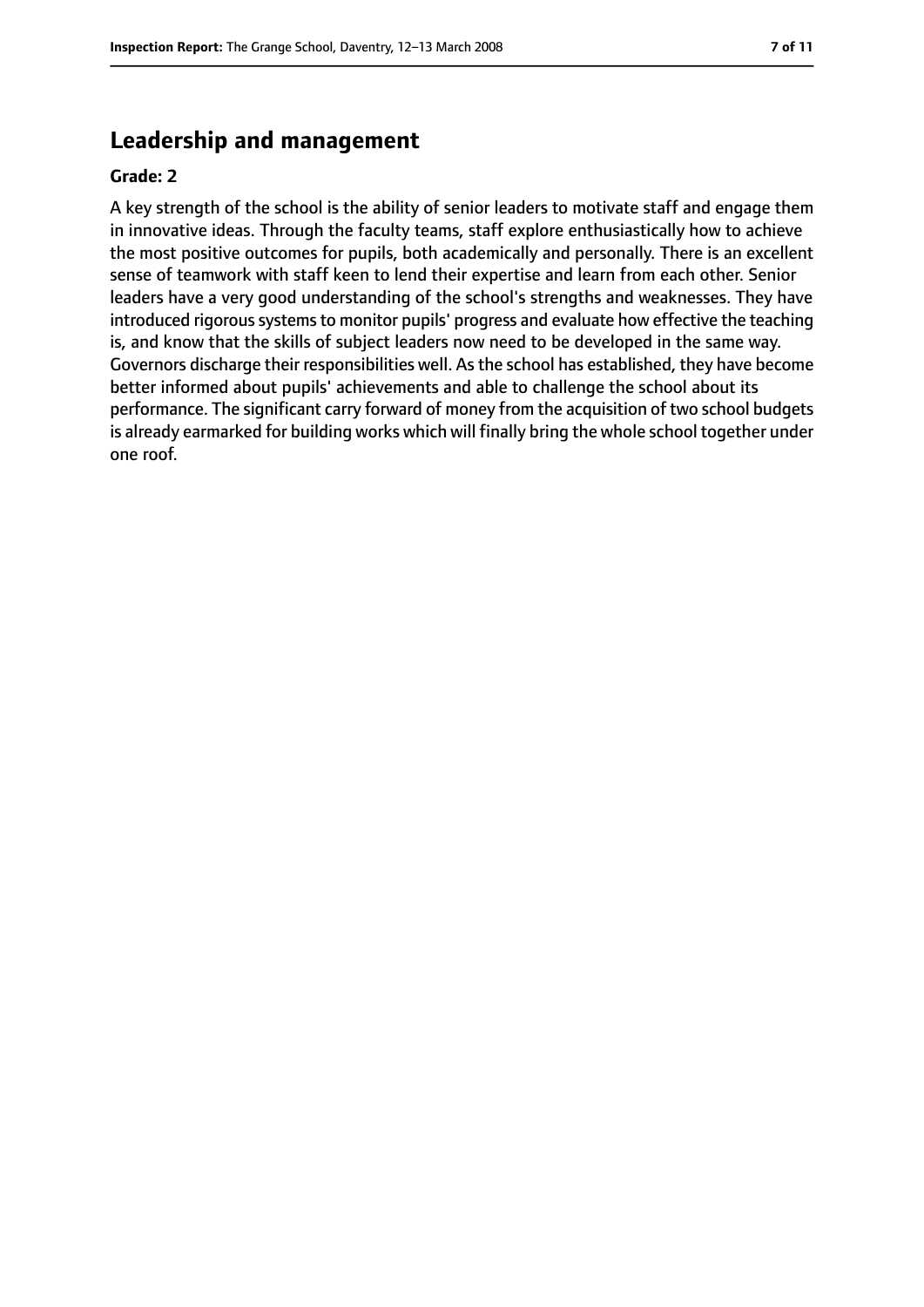**Any complaints about the inspection or the report should be made following the procedures set out in the guidance 'Complaints about school inspection', which is available from Ofsted's website: www.ofsted.gov.uk.**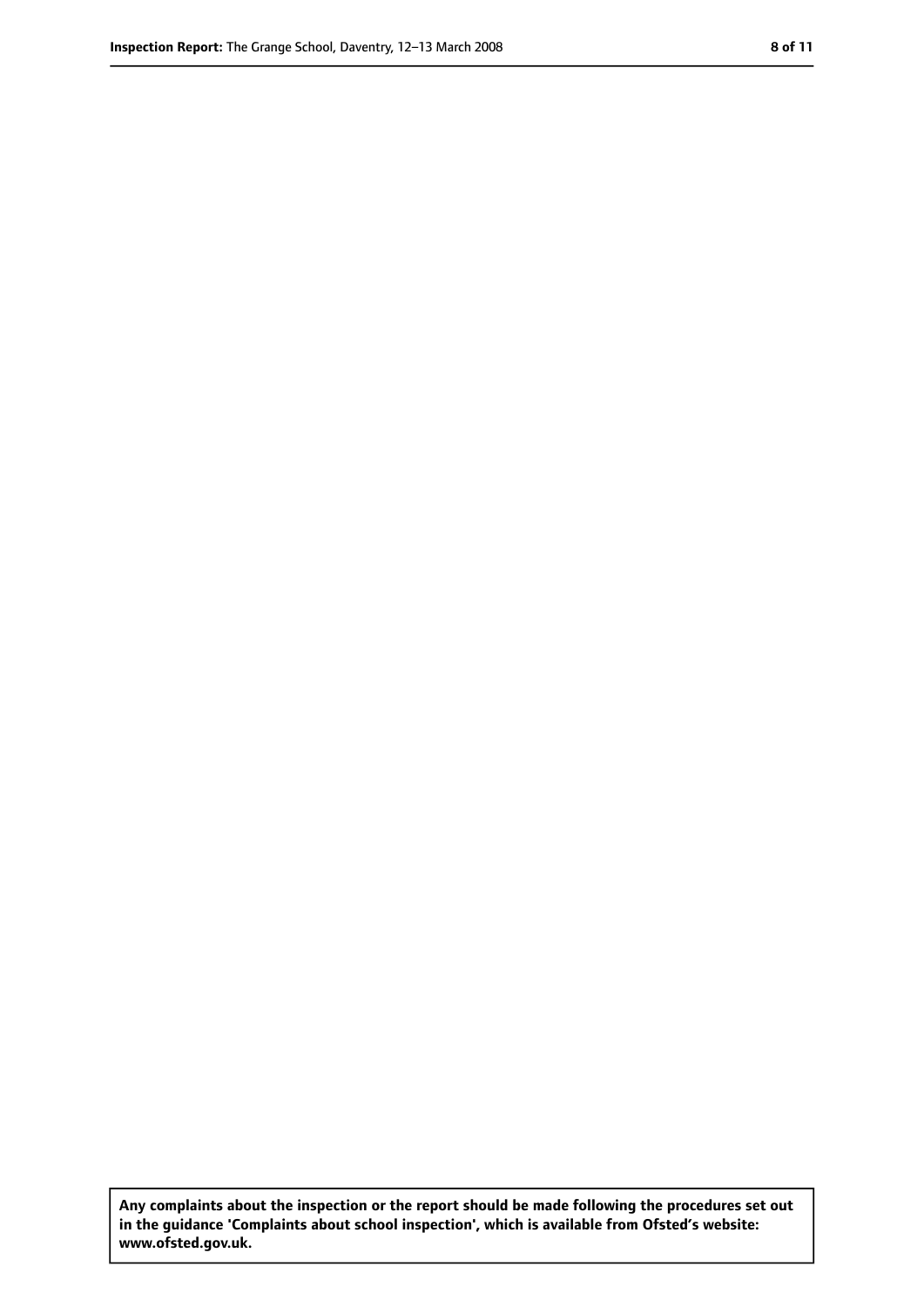#### **Annex A**

# **Inspection judgements**

| $^{\circ}$ Key to judgements: grade 1 is outstanding, grade 2 good, grade 3 satisfactory, and | <b>School</b>  |
|-----------------------------------------------------------------------------------------------|----------------|
| arade 4 inadequate                                                                            | <b>Overall</b> |

## **Overall effectiveness**

| How effective, efficient and inclusive is the provision of education, integrated<br>care and any extended services in meeting the needs of learners? |           |
|------------------------------------------------------------------------------------------------------------------------------------------------------|-----------|
| Effective steps have been taken to promote improvement since the last<br>inspection                                                                  | <b>NA</b> |
| How well does the school work in partnership with others to promote learners'<br>well-being?                                                         |           |
| The effectiveness of the Foundation Stage                                                                                                            |           |
| The capacity to make any necessary improvements                                                                                                      |           |

#### **Achievement and standards**

| How well do learners achieve?                                                                               |  |
|-------------------------------------------------------------------------------------------------------------|--|
| The standards <sup>1</sup> reached by learners                                                              |  |
| How well learners make progress, taking account of any significant variations between<br>groups of learners |  |
| How well learners with learning difficulties and disabilities make progress                                 |  |

#### **Personal development and well-being**

| How good is the overall personal development and well-being of the<br>learners?                                  |  |
|------------------------------------------------------------------------------------------------------------------|--|
| The extent of learners' spiritual, moral, social and cultural development                                        |  |
| The extent to which learners adopt healthy lifestyles                                                            |  |
| The extent to which learners adopt safe practices                                                                |  |
| How well learners enjoy their education                                                                          |  |
| The attendance of learners                                                                                       |  |
| The behaviour of learners                                                                                        |  |
| The extent to which learners make a positive contribution to the community                                       |  |
| How well learners develop workplace and other skills that will contribute to<br>their future economic well-being |  |

#### **The quality of provision**

| How effective are teaching and learning in meeting the full range of the<br>learners' needs?          |  |
|-------------------------------------------------------------------------------------------------------|--|
| How well do the curriculum and other activities meet the range of needs<br>and interests of learners? |  |
| How well are learners cared for, quided and supported?                                                |  |

 $^1$  Grade 1 - Exceptionally and consistently high; Grade 2 - Generally above average with none significantly below average; Grade 3 - Broadly average to below average; Grade 4 - Exceptionally low.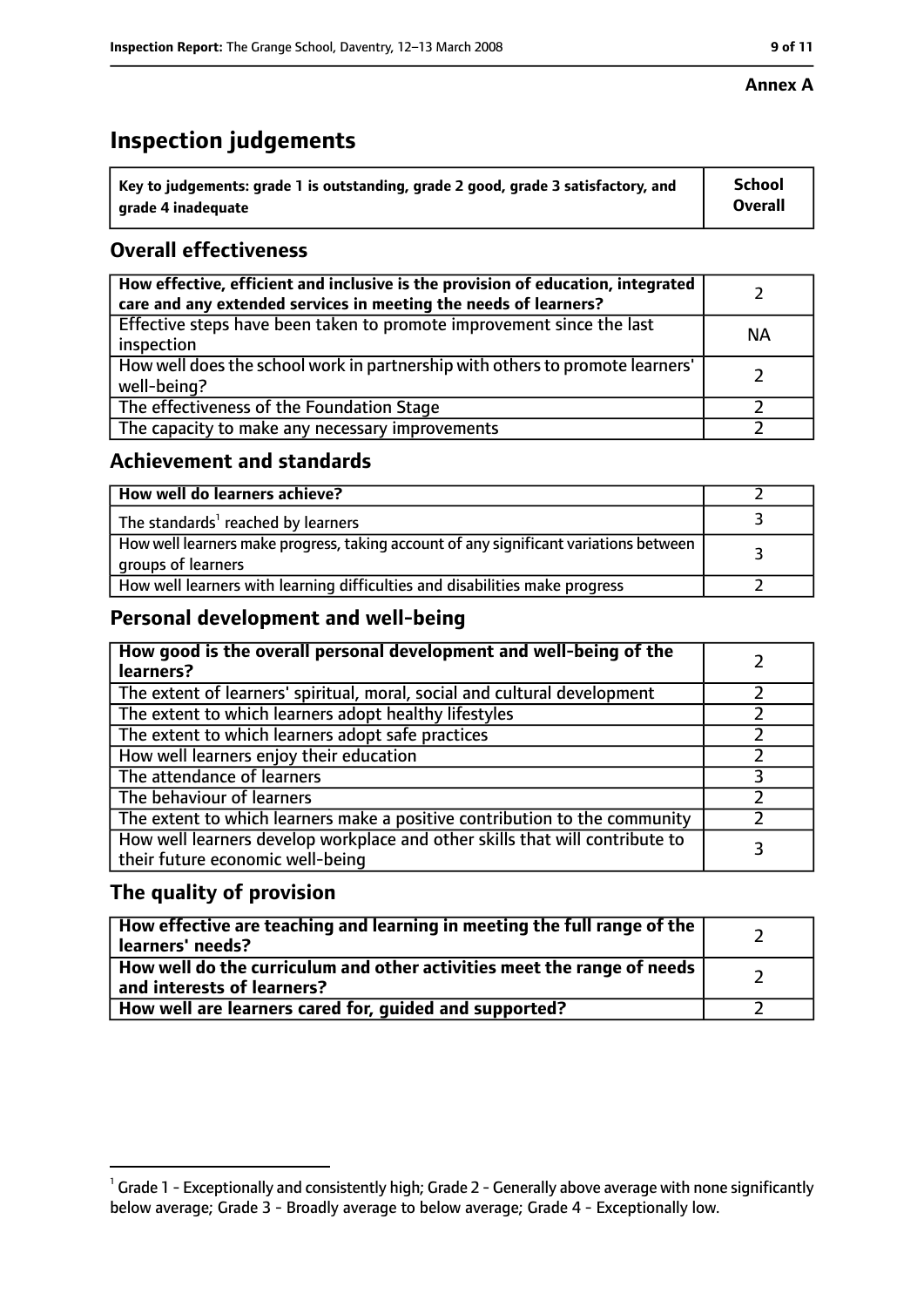# **Leadership and management**

| How effective are leadership and management in raising achievement<br>and supporting all learners?                                              |           |
|-------------------------------------------------------------------------------------------------------------------------------------------------|-----------|
| How effectively leaders and managers at all levels set clear direction leading<br>to improvement and promote high quality of care and education |           |
| How effectively leaders and managers use challenging targets to raise standards                                                                 |           |
| The effectiveness of the school's self-evaluation                                                                                               |           |
| How well equality of opportunity is promoted and discrimination tackled so<br>that all learners achieve as well as they can                     |           |
| How effectively and efficiently resources, including staff, are deployed to<br>achieve value for money                                          |           |
| The extent to which governors and other supervisory boards discharge their<br>responsibilities                                                  |           |
| Do procedures for safequarding learners meet current government<br>requirements?                                                                | Yes       |
| Does this school require special measures?                                                                                                      | <b>No</b> |
| Does this school require a notice to improve?                                                                                                   | No        |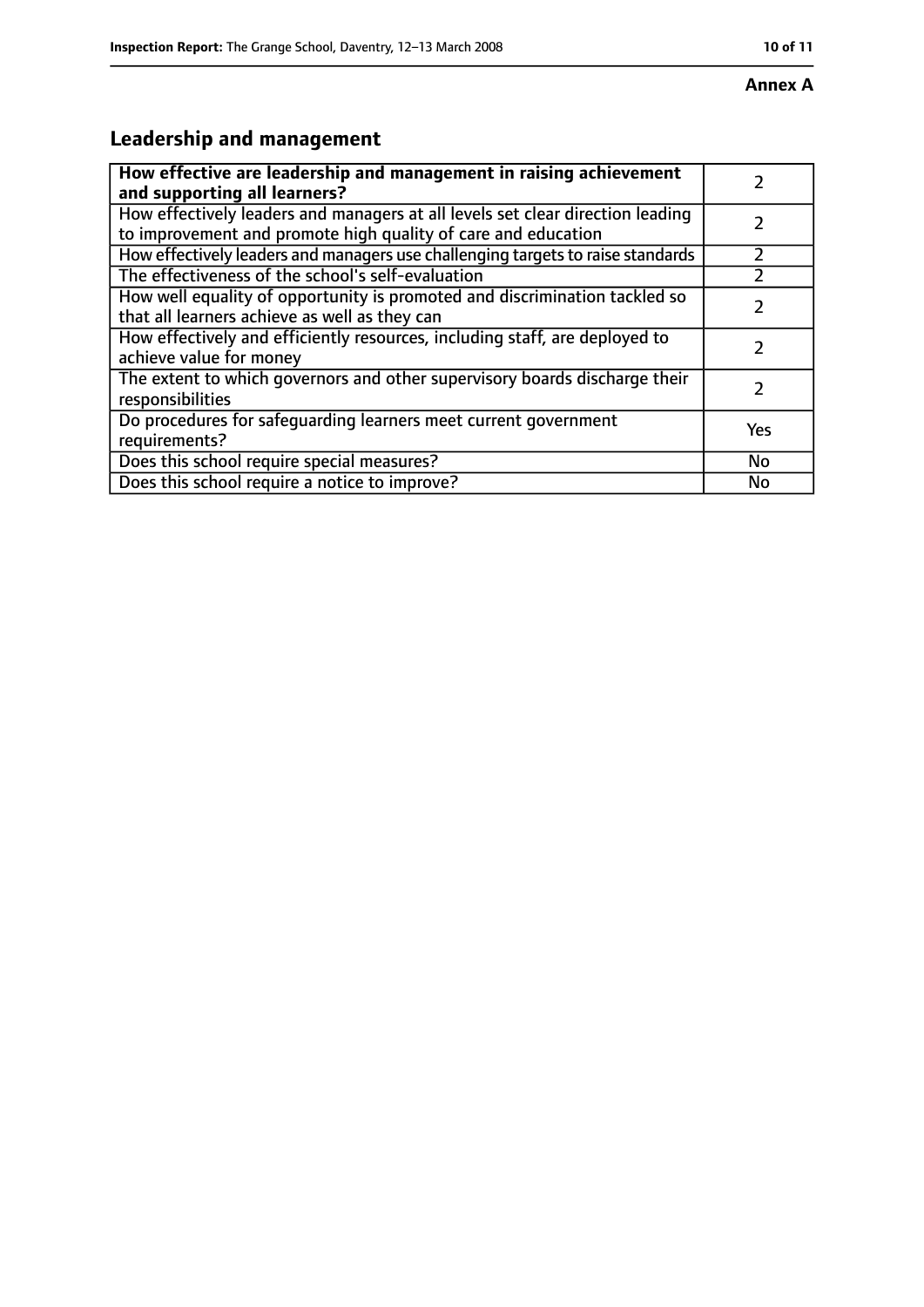#### **Annex B**

# **Text from letter to pupils explaining the findings of the inspection**

Dear Pupils

Inspection of The Grange School, Daventry, NN11 4HW

Thank you for the warm welcome you gave to the inspectors when we visited your school recently. You were friendly and helpful when we talked with you about your school and the work that you do. We were so impressed with the presentation by the school council and the way that you run your class councils without very much help from adults. You told us that your school is good, and we agree with you.

These are some of the good things we found:

- Children get off to a good start in Nursery and Reception. They are happy, behave well and love playing together both inside and outside.
- From the time that you start school to when you leave, you achieve well. At the moment, you make the best progress in Years 3 to 6.
- You are growing up to be caring and responsible young people and this will really help you in later life.
- Your teachers provide you with many interesting activities which help you learn well. I really enjoyed my visit to your 'Aztec museum' in Year 5.
- You get many opportunities to learn things in lessons but also outside the school day. Your art is superb and your performance of Abba's 'Dancing Queen' which was playing on the screen when I arrived in school was fantastic!
- All the adults really care about you. They want you to be safe and happy and to do well. I know how much you love going to Acorns too.

The adults have worked very hard to bring your two schools together and know just what to do to make The Grange even better. To help them, I have asked them to:

- use information about your learning to always give you the right level of work so that you all progress as well as possible, especially those of you in Years 1 and 2
- make sure that everyone helps you to know how well you are learning and what you need to do to improve
- keep checking on how well you are learning in all of your subjects.

You can help by continuing to come to school regularly and always working hard.

With best wishes for the future

Mrs Helen Barter Lead inspector